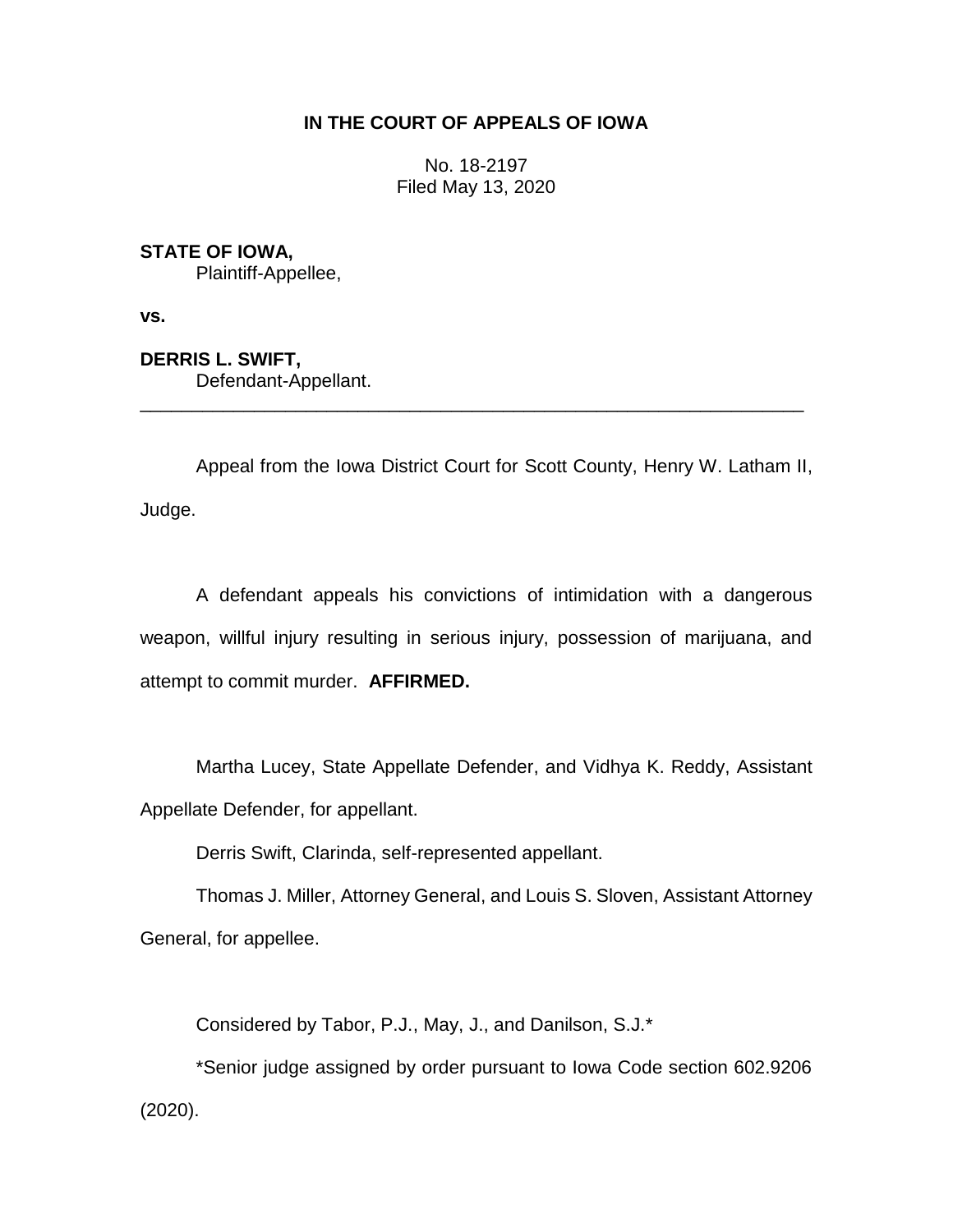### **DANILSON, Senior Judge.**

 $\overline{a}$ 

Derris Swift appeals his convictions of intimidation with a dangerous weapon, willful injury resulting in serious injury, possession of marijuana, and attempt to commit murder. We find the district court did not abuse its discretion by admitting certain exhibits that were used to impeach the prior inconsistent statements of witnesses. Swift has not shown he received ineffective assistance of counsel due to counsel's failure to (1) raise an objection based on *State v. Turecek*, 456 N.W.2d 219, 225 (Iowa 1990); (2) object on hearsay grounds to evidence used to test a witness's memory; and (3) request a more specific instruction on the use of impeachment evidence. Additionally, the plain-error rule is not recognized in Iowa. We affirm Swift's convictions.

### **I. Background Facts & Proceedings**

On the morning of January 24, 2018, Swift and his girlfriend, Ashanti Dixon, were driving in Ashanti's white Dodge Durango to Ashanti's apartment on Heatherton Drive in Davenport. Ashanti was living with her mother, Ameshia Dixon, and brother, Eziah Dixon.<sup>1</sup> Eziah's girlfriend, Ityleonia Watson, was also present at the apartment. Swift and Ashanti engaged in a verbal argument outside the apartment.

Eventually, Ashanti went into the apartment through the back door, then went out the front door of the apartment, got into the Durango, and drove away. Swift knocked on the back door of the apartment and asked for the keys to the Durango. After he was informed Ashanti left in the vehicle, he walked away.

 $1$  Because this case involves three members of the Dixon family, we will refer to them by their first names.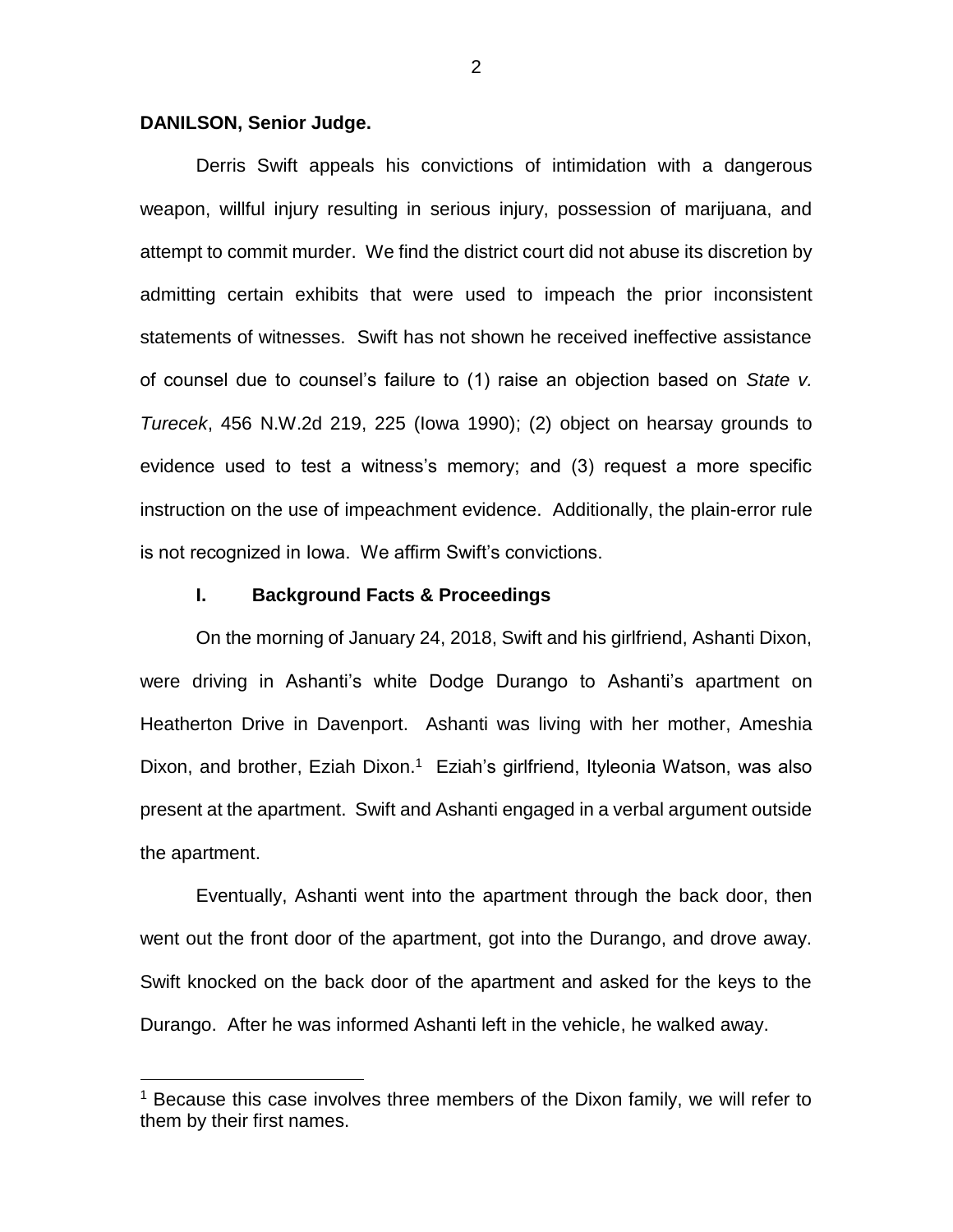Shortly thereafter, as Ashanti was driving on Heatherton Drive toward the Gas Depot, a local convenience store, a person on foot fired shots at the Durango. Ashanti was shot in the arm. She managed to drive herself to the Gas Depot, where she sought assistance. Before emergency personnel arrived, Ashanti called Ameshia to say she had been shot. Ashanti was taken to the hospital, where she had surgery on her arm. She has continuing nerve damage in her arm.

Several witnesses saw the incident. The shooter was described as wearing "jeans, a sweatshirt, cornrows. Because he was running, the cornrows were flying." A different witness described him as "[s]omebody probably about maybe 5'10" to about maybe six-foot, black hoodie—it was up so I didn't get to see a face—blue jeans and a pair of white sneakers." A third witness testified the shooter had on jeans with a white design, and the jeans were "[k]ind of like the same" as those worn by Swift in a photograph. This witness also stated the shooter was wearing a black top. About five minutes after the shooting, one of the witnesses saw a person "with a red hoodie and dreads running through the woods."

Officers arrived at the scene within just a few minutes. They observed a man running through a cornfield behind the apartments. They apprehended the person, Swift, about fourteen minutes after they were dispatched to the scene. Swift was wearing a red top, stone-washed jeans, and dark shoes. His hair was in cornrows, which he had pulled back with a hair tie. Swift had a bag of marijuana in his pocket. Officers believed Swift must have hidden a black top or hoodie, and the gun, during the fourteen minutes between the time the shooting was reported and when they captured him. They searched the public-access areas of the

3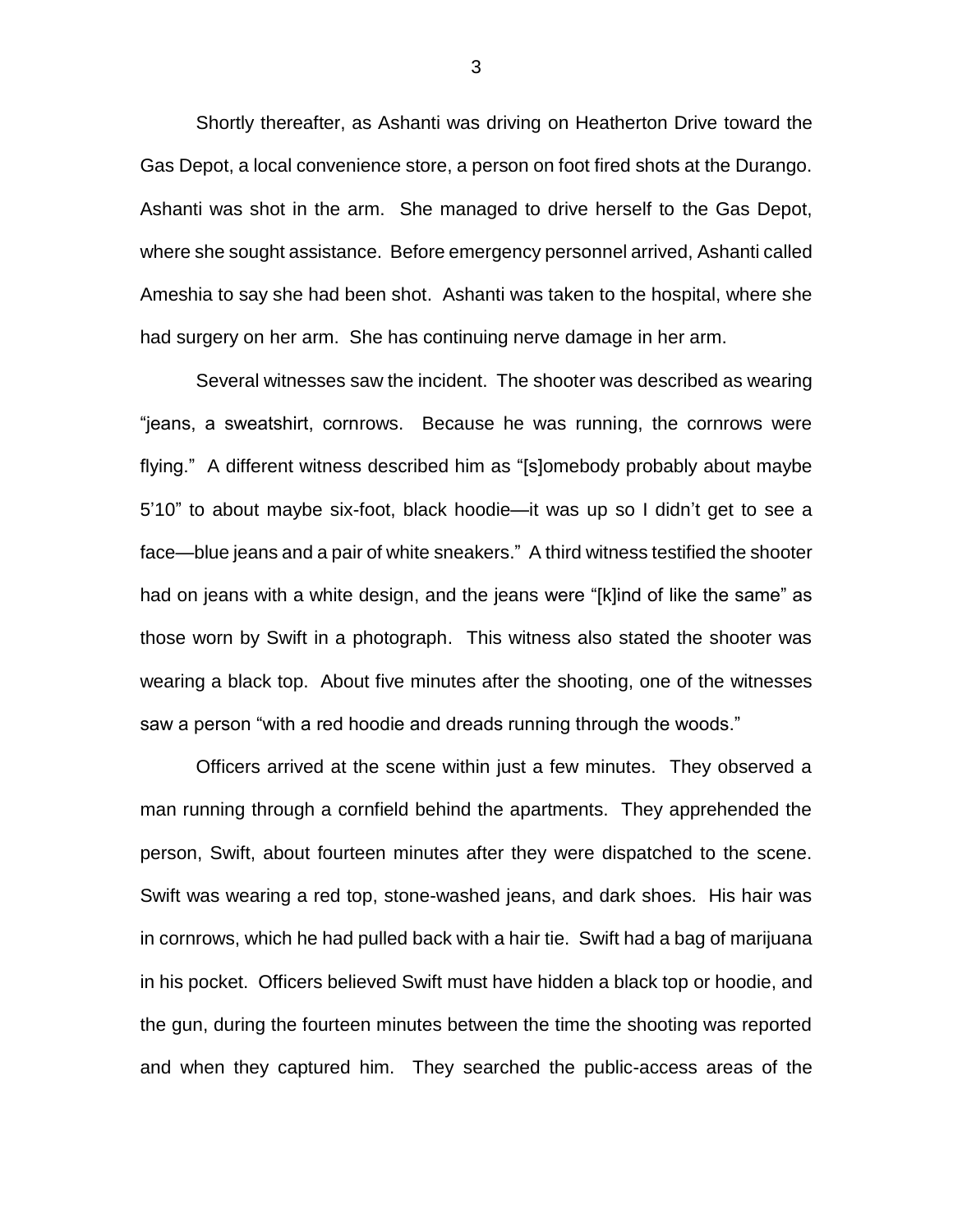nearby apartments, the cornfield, and a wooded area with the assistance of a K-9 unit but did not find a black top or a gun.

When officers first talked to Ameshia, she said that when Ashanti called her from the Gas Depot, Ashanti said, "Debo shot me."<sup>2</sup> Initially, Ashanti told officers she did not know who shot her. At a formal interview on January 29, while she was accompanied by Ameshia, Ashanti stated, "I don't have no doubt in my mind it was probably Debo," and "I know the guy in front of my car was Derris."

Swift was charged with intimidation with a dangerous weapon, in violation of Iowa Code section 708.6 (2018); willful injury resulting in serious injury, in violation of section 708.4(1); possession of marijuana, in violation of section 124.401(5); and attempt to commit murder, in violation of section 707.11. A jury trial was scheduled for July 23, 2018.

On July 19, the State filed a motion to continue the trial, stating it appeared some witnesses were avoiding being served with a subpoena and it was not clear if Ashanti would continue to cooperate with the prosecution. After a hearing, the district court granted the motion. The trial was rescheduled for October 15.

At the jury trial, Eziah testified Ameshia was angry and sad when Ashanti called to say she was shot. Watson testified Ameshia had "just a whole bunch of emotions in one," and she was angry, sad, and hurt. The prosecutor asked Watson about a statement she made to officers on January 24, and defense counsel objected on the ground the State was trying to impeach its own witness. The court overruled the objection. Watson testified she did not remember the statements

 $\overline{a}$ 

<sup>2</sup> Debo was Swift's nickname.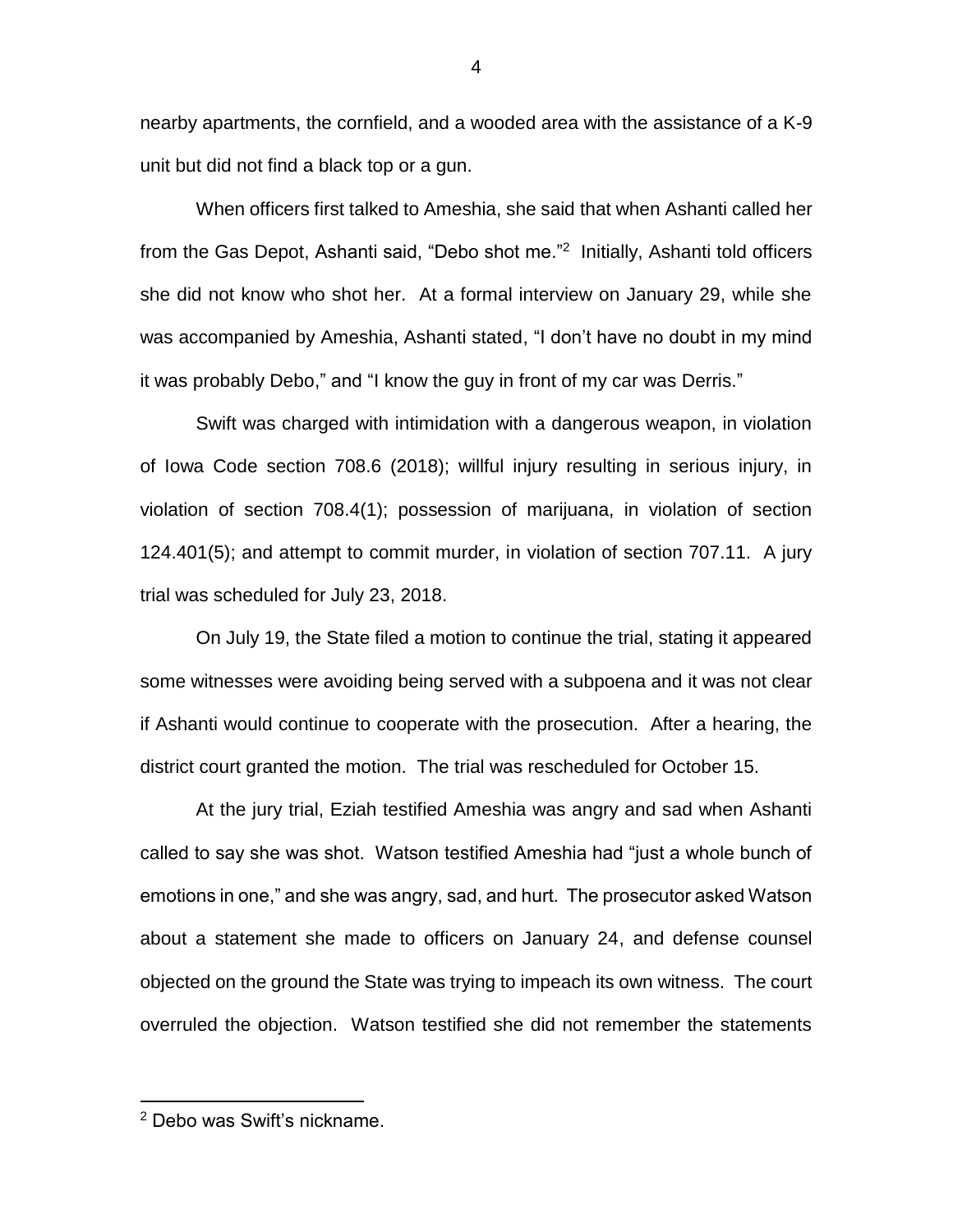she made to officers on January 24. The prosecutor asked Watson questions about her prior statements to officers.

Ameshia denied that Ashanti told her that Swift shot her but agreed that there was body cam video of her telling an officer that Ashanti said, "Debo shot me." Defense counsel objected, stating the prosecutor was trying to impeach the State's own witness. The court overruled the objection. Ameshia stated she was distraught at the time and made the assumption the shooter was Swift. On crossexamination, Ameshia testified her statement to the officer was a mistake and she did not know who was responsible for the shooting.

Ashanti testified the shooter wore all black—black shoes, black pants, and black hood. She stated the shooter was not Swift. Ashanti denied ever telling anyone the shooter was Swift. The prosecutor asked Ashanti about a conversation she had with a former boyfriend, Calvin Davis, while Davis was in jail. While discussing Swift with Davis, Ashanti stated, "Had he not shot me, he could have had me," and "Who the f<sup>\*\*</sup>k tries to kill your girlfriend over some dumb s\*\*t?" Ashanti testified she did not remember her statements to officers or Davis. On cross-examination, Ashanti stated she was pressured by officers to name Swift as the shooter.

Outside the presence of the jury, the State indicated it wanted to introduce Exhibit 85, a body cam video recording taken on January 24 by Officer Jason Pojar. The recording reflects Ameshia's statement that Ashanti told her "Debo shot me." The State wanted to present the video to rebut Ashanti's statement that she never asserted Swift was the shooter and to rebut Ameshia's statement that Ashanti never told her this. Defense counsel objected on the ground it was improper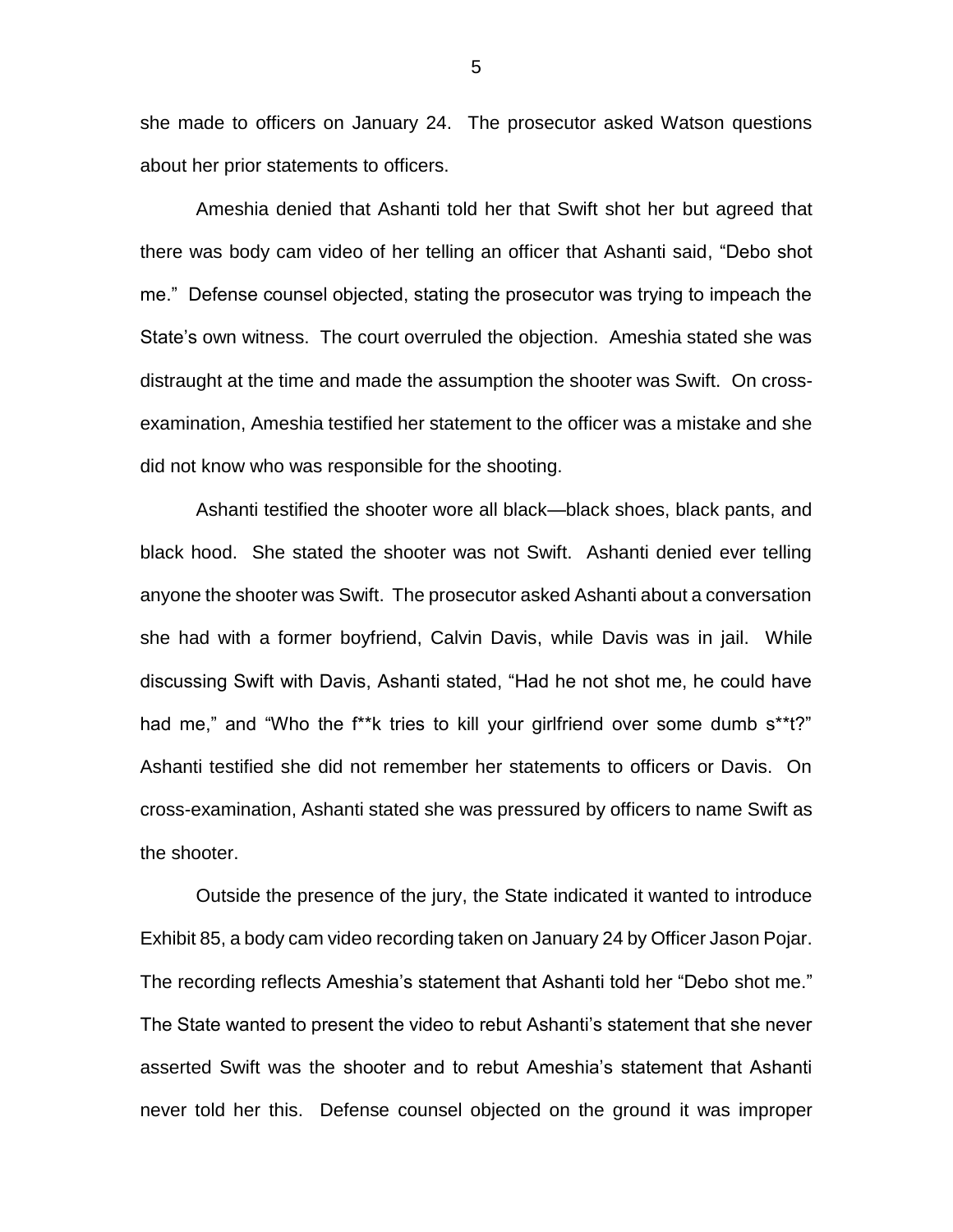impeachment and double hearsay. The court overruled the objection, finding the evidence was proper rebuttal of an inconsistent statement. The court also found the evidence was admissible under the excited utterance exception to the hearsay rule.

The prosecutor also proposed to introduce Exhibit 87, a recording of Ashanti's telephone call with Davis. Again, the State wanted to present the recording to rebut Ashanti's statement that she never asserted Swift was the shooter. The State contended the evidence was admissible under Iowa Rule of Evidence 5.613 as extrinsic evidence of a prior inconsistent statement. Defense counsel objected, claiming the State was improperly impeaching its own witness. The court overruled the objection, finding, "[T]he State is offering this exhibit for the appropriate purpose and has cited the appropriate Rules of Evidence to support the same."

Additionally, the State proposed to introduce Exhibit 88, a video of the police interview with Ashanti on January 29. During the interview, Ashanti stated, "I don't have no doubt in my mind it probably was him," and "I know the guy in front of my car was Derris." The State asserted this was extrinsic evidence of a prior inconsistent statement that should be admissible under rule 5.613. Moreover, the State wanted to rebut Ashanti's testimony that she was pressured by officers to name Swift as the shooter. Defense counsel argued the video contained extraneous and irrelevant material and was unduly prejudicial. Defense counsel also stated the prosecutor was improperly trying to impeach the State's witness. The court determined some parts of the video that were more prejudicial than probative would be removed and the remainder could be presented to the jury.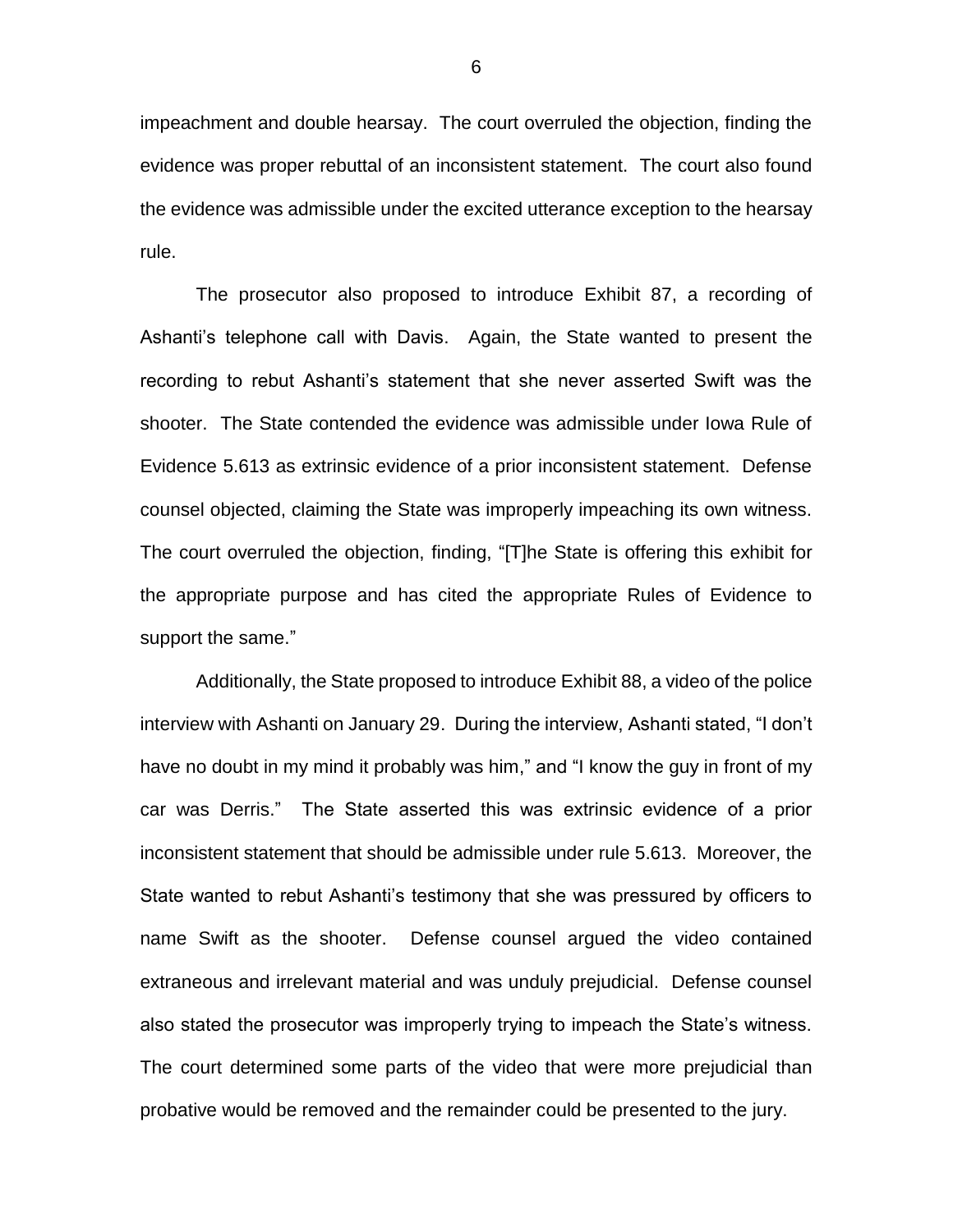The jury found Swift guilty of the charges against him. The court denied Swift's motions in arrest of judgment and for new trial. Swift was given sentences of ten years, ten years, six months, and twenty-five years, all to be served concurrently. He now appeals.

#### **II. Evidentiary Rulings**

 $\overline{a}$ 

We review the district court's rulings on evidentiary issues for an abuse of discretion. *Powers v. State*, 911 N.W.2d 774, 780 (Iowa 2018). "An abuse of discretion occurs when a district court exercises its discretion on grounds or for reasons clearly untenable or to an extent clearly unreasonable." *State v. Wilson*, 878 N.W.2d 203, 210–11 (Iowa 2016). On issues of hearsay, we review for the correction of errors at law. *State v. Dudley*, 856 N.W.2d 668, 675 (Iowa 2014). We "will reverse the admission of hearsay evidence as prejudicial unless the contrary is shown." *Id.*

**A.** *Turecek* **rule violation claim.** Swift claims the State violated the rule in *Turecek*, 456 N.W.2d at 225, by impeaching its own witnesses. In *Turecek*, the Iowa Supreme Court determined the State may impeach its own witnesses by evidence of prior inconsistent statements. 456 N.W.2d at 225. However, the State may not "place a witness on the stand who is expected to give unfavorable testimony and then, in the guise of impeachment, offer evidence which is otherwise inadmissible." *Id.*

During the testimony of Watson and Ameshia, Swift claimed the State was improperly impeaching its own witnesses. $3$  He did not claim the State was putting

<sup>3</sup> We note a party may impeach its own witness. Iowa R. Evid. 5.607; *State v. Russell*, 893 N.W.2d 307, 314 (Iowa 2017).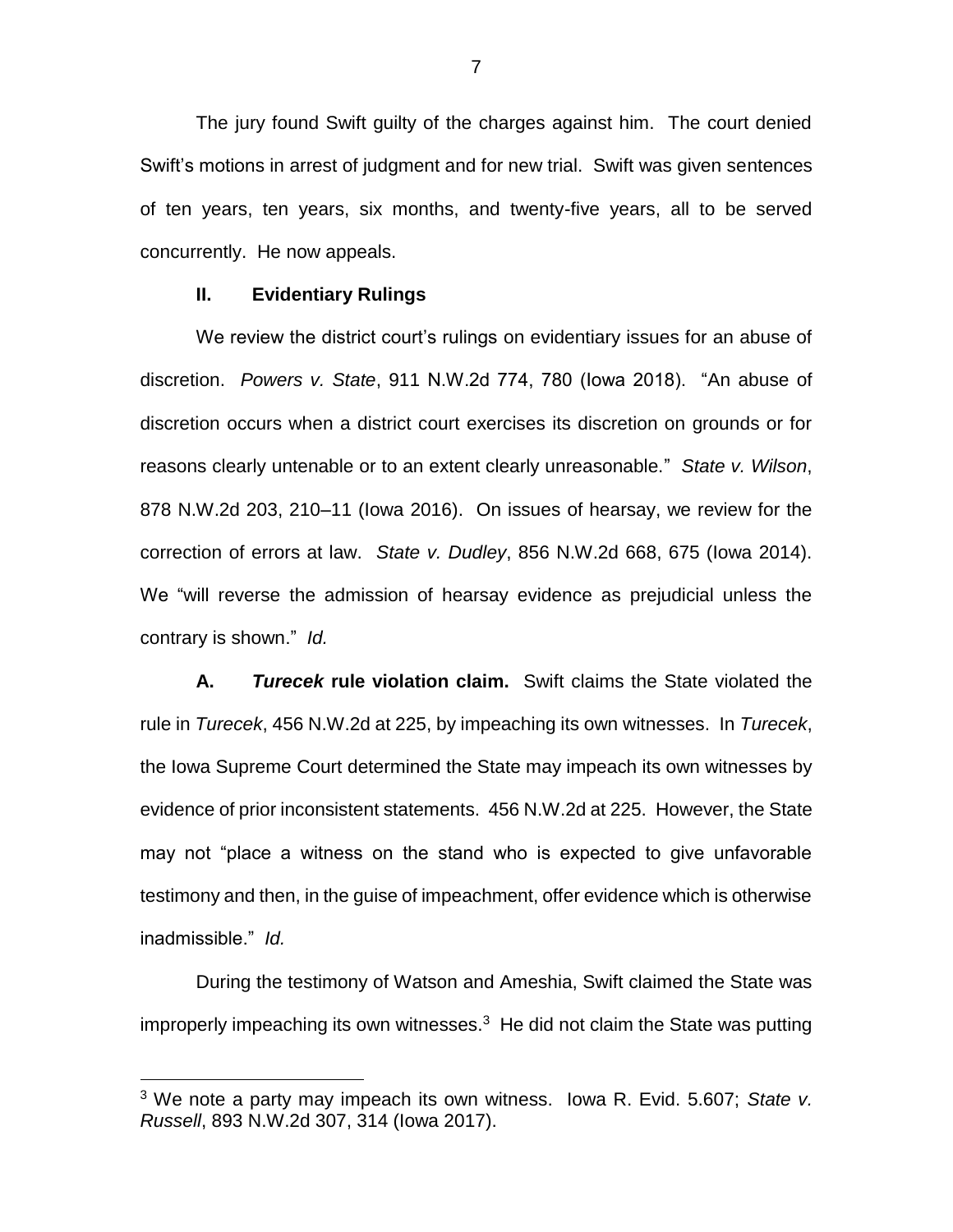these witnesses on the stand primarily to present otherwise inadmissible evidence to the jury, allude to *Turecek*, or claim the State's method of impeachment was improper except one objection that was sustained during Watson's testimony. *See id.* Additionally, he did not raise objections based on *Turecek* to Exhibits 85, 87, or 88. Issues must be raised and considered by the district court in order to be preserved for appellate review. *See Lamasters v. State*, 821 N.W.2d 856, 863–64 (Iowa 2012). We determine Swift has not preserved error on his claim the State violated the rule in *Turecek*.

**B. Impeachment of Watson**. Swift also claims the State improperly impeached Watson after she testified she did not remember some events on January 24 by introducing hearsay evidence of her prior statements to officers. In essence, the State appears to have recited from a police report containing Watson's prior statements in an effort to impeach Watson. During Watson's testimony, defense counsel objected on the ground the prosecutor was trying to impeach the State's own witness. The district court properly overruled such objections as any party may impeach its own witness. *See* Iowa Rule of Evidence 5.607; *State v. Gilmore*, 259 N.W.2d 846, 852 (Iowa 1997). No objection was made contending the State was attempting to introduce hearsay via recitation of prior statements or in regard to the form or the propriety of the State's questions with two exceptions.

Defense counsel did make one lone objection on the basis of a leading question to Watson and referenced the proper procedure to solicit impeaching testimony, however, the objection was sustained. Defense counsel also made one objection, "calls for hearsay," that was overruled, but the objection did not relate to

8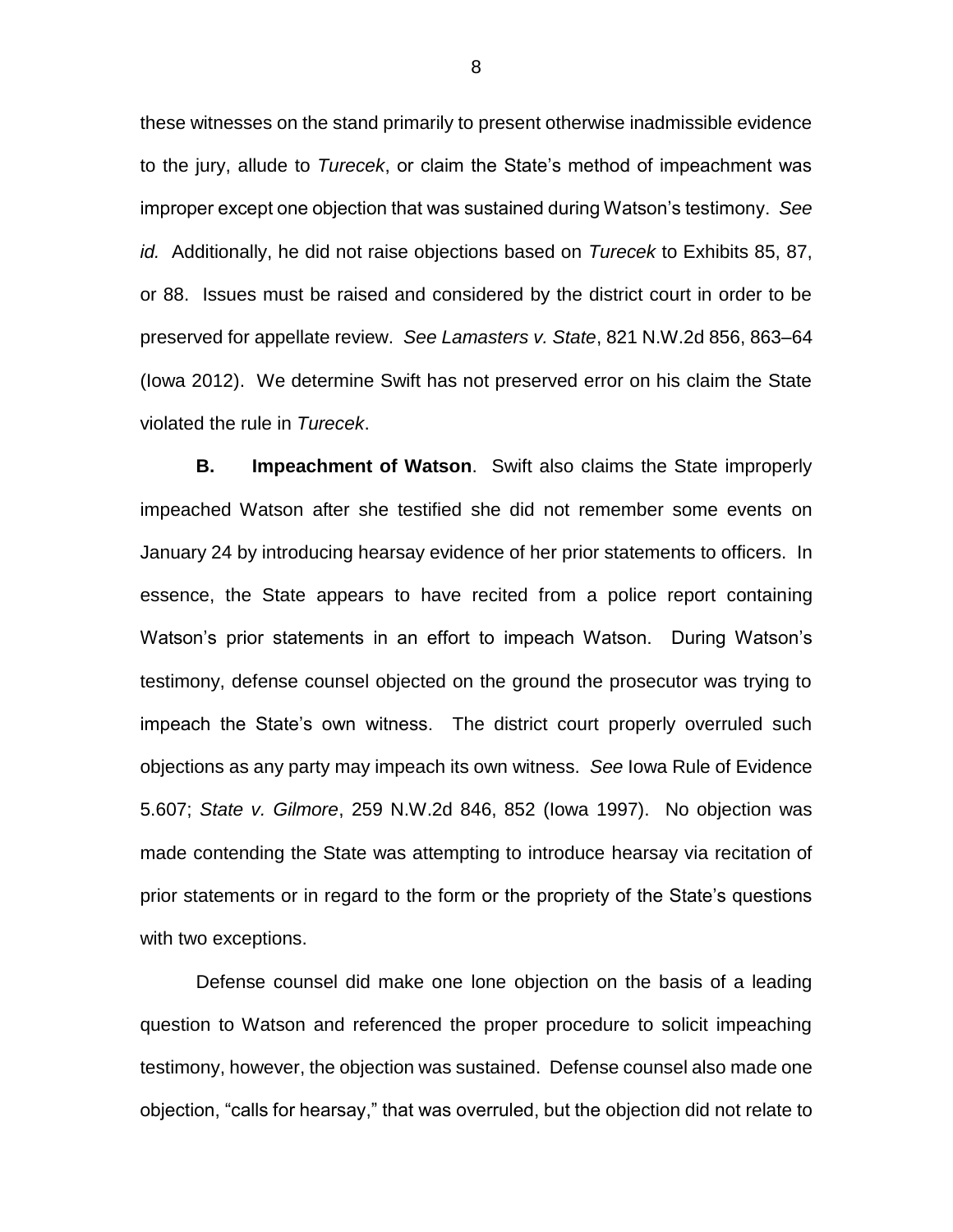this same argument concerning using the police report to recite prior inconsistent statements. We conclude Swift did not preserve error on his "hearsay claims" concerning State's cross-examination of Watson. *See Gilmore*, 259 N.W.2d at 846.

**C. Admission of Exhibits 85, 87 and 88.** Swift also asserts the district court abused its discretion by admitting Exhibits 85, 87, and 88. Exhibit 85 was the prior inconsistent statement of Ameshia, the two-minute body cam video. Exhibits 87 and 88 were prior inconsistent statements of Ashanti, the jail phone call and thirty-minute interview, respectively. Swift claims evidence of inconsistent statements by Ashanti and Ameshia was already in the record through their testimony so extrinsic evidence of their inconsistent statements was not necessary to impeach them.<sup>4</sup>

"A prior inconsistent out-of-court statement offered for impeachment purposes falls outside of the definition of hearsay." *State v. Nance,* 533 N.W.2d 557, 561 (Iowa 1995). Rule 5.613 provides for the admission of extrinsic evidence of a prior inconsistent statement.<sup>5</sup> In State v. Wolfe, 316 N.W.2d 420, 422 (lowa Ct. App. 1981), we stated that once a proper foundation had been laid for impeachment evidence and a witness was alerted to the prior inconsistent statement, if the witness "admits making the prior inconsistent statement, then that prior statement is not admissible." *See also State v. Oshinbanjo*, 361 N.W.2d 318,

 $\overline{a}$ 

<sup>4</sup> On appeal, Swift has not contended the evidence was cumulative.

<sup>&</sup>lt;sup>5</sup> Rule 5.613 provides, "Extrinsic evidence of a witness's prior inconsistent statement is admissible only if the witness is given an opportunity to explain or deny the statement and an adverse party is given an opportunity to examine the witness about it, or if justice so requires."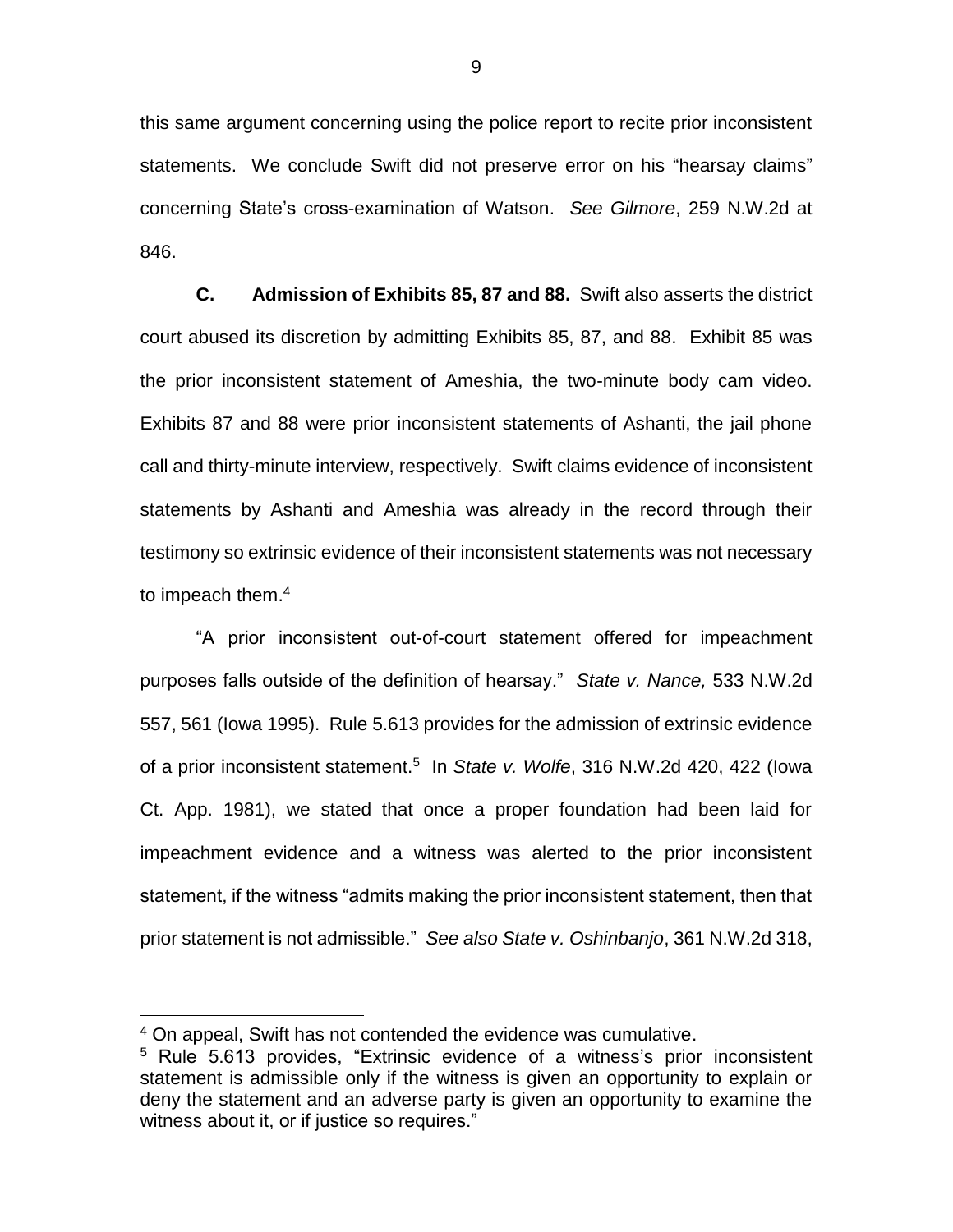322 (Iowa Ct. App. 1984). The ruling in *Wolfe* was discussed in *State v. Ware*, 338 N.W.2d 707, 712 (Iowa 1983), and the Iowa Supreme Court determined the sounder approach would be to allow the jury to see and hear exactly what a witness had previously stated. The court found this approach "provides to the witness and opposing counsel full opportunity to explain the inconsistency in previous out-ofcourt statements while allowing the finder of fact to have the exact words of the prior statement for purposes of comparison with in-court inconsistent testimony." *Ware*, 338 N.W.2d at 712. Additionally, if the witness "denies making the prior statement, or is evasive in his answer, or cannot remember making it at all, then the statement may be admitted into evidence for purposes of impeachment." *Wolfe*, 316 N.W.2d at 422.

Here, Ashanti and Ameshia testified they could not remember their prior inconsistent statements. Ameshia acknowledged that she had viewed the body cam video, Exhibit 85. She also acknowledged the video depicts her telling law enforcement officers, that Ashanti informed her during the phone call after the shooting, "Debo shot me!" During Ameshia's cross-examination, she was asked if she "heard from Ashanti specifically that she said Derris Swift had shot her or Debo had shot her?" Ameshia's response was, "No, I had not." During redirect examination, Ameshia stated Ashanti "may have not said that." Ameshia tried to explain the inconsistency on her condition of being very distraught and perhaps her assuming Debo shot Ashanti.

Ashanti testified she never identified Swift as the shooter, which was contradicted by her prior statement in the body cam video, Exhibit 88. She testified that she never told her mother who shot her in the phone call right after the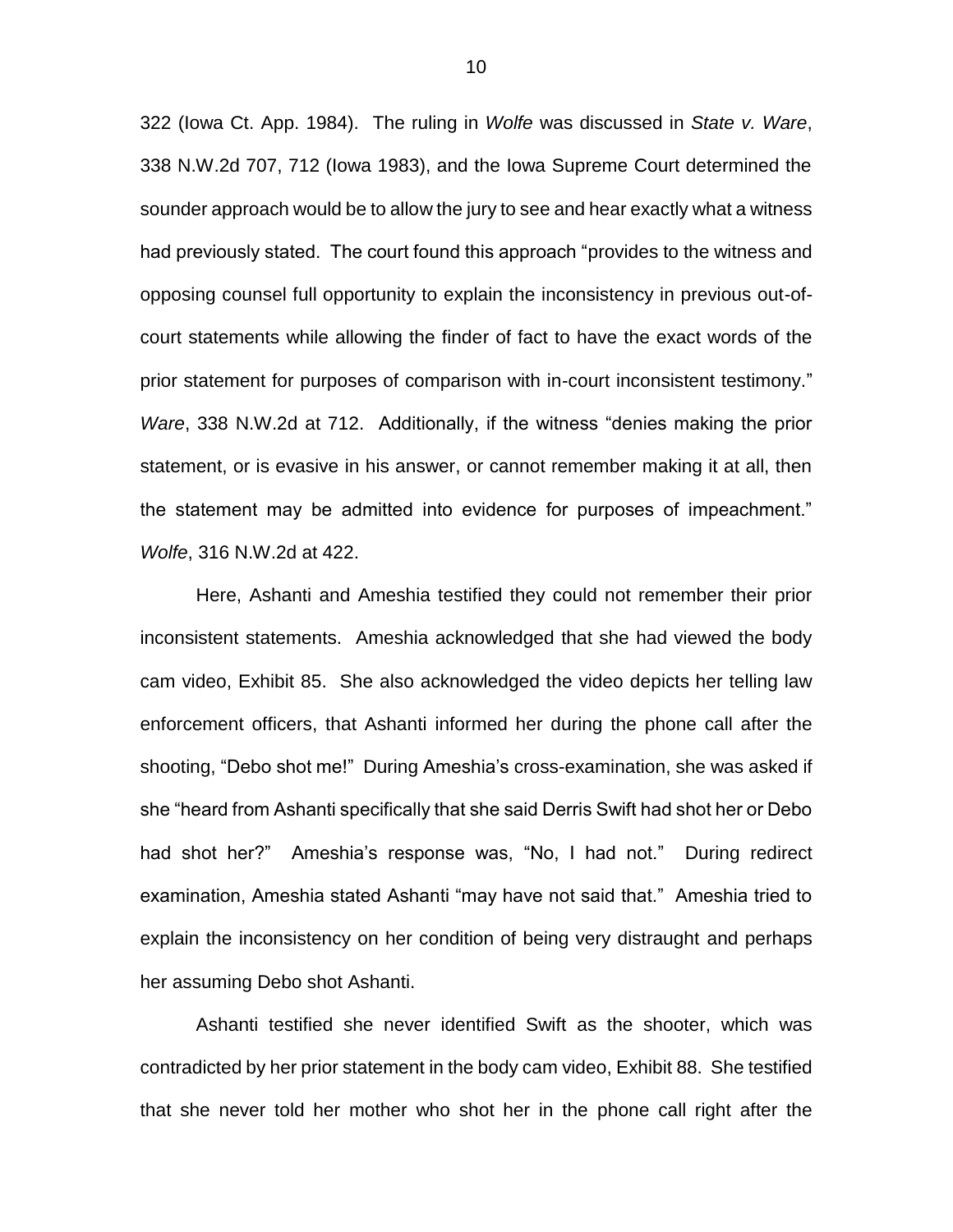shooting. She acknowledged the phone call to Calvin Davis, Exhibit 87. Yet when asked about her statement to Davis that if Swift had not shot her "he could have had me," she stated, "[T[hey may have me saying that, but I don't recall saying that." Furthermore, Ashanti stated on cross-examination that Swift was not the shooter.

Exhibits 85 and 88 were the subject of a proceeding outside the presence of the jury. After hearing the arguments of counsel, the court concluded Exhibit 85 may be admitted as proper impeachment evidence and was admissible notwithstanding the double hearsay as both Ashanti and Ameshia were distraught at the time of their statements and both statements fell within the excited utterance exception to the hearsay rule. *See* Iowa R. Evid. 5.803(2) ("A statement relating to a startling event or condition, made while the declarant was under the stress of excitement that it caused.").

In determining whether the excited utterance applies, the court considers "(1) the time lapse between the event and the statement, (2) the extent to which questioning elicited the statements that otherwise would not have been volunteered, (3) the age and condition of the declarant, (4) the characteristics of the event being described, and (5) the subject matter of the statement." *State v. Atwood,* 602 N.W.2d 775, 782 (Iowa 1999). "We review hearsay rulings for correction of errors at law and will reverse the admission of hearsay evidence as prejudicial unless the contrary is shown." *Dudley*, 856 N.W.2d at 675 (citing *State v. Elliott,* 806 N.W.2d 660, 667 (Iowa 2011)).

Here, during the body cam video, Exhibit 85, Ameshia states her daughter was crying and hysterical, and Ashanti admitted in her testimony she was a little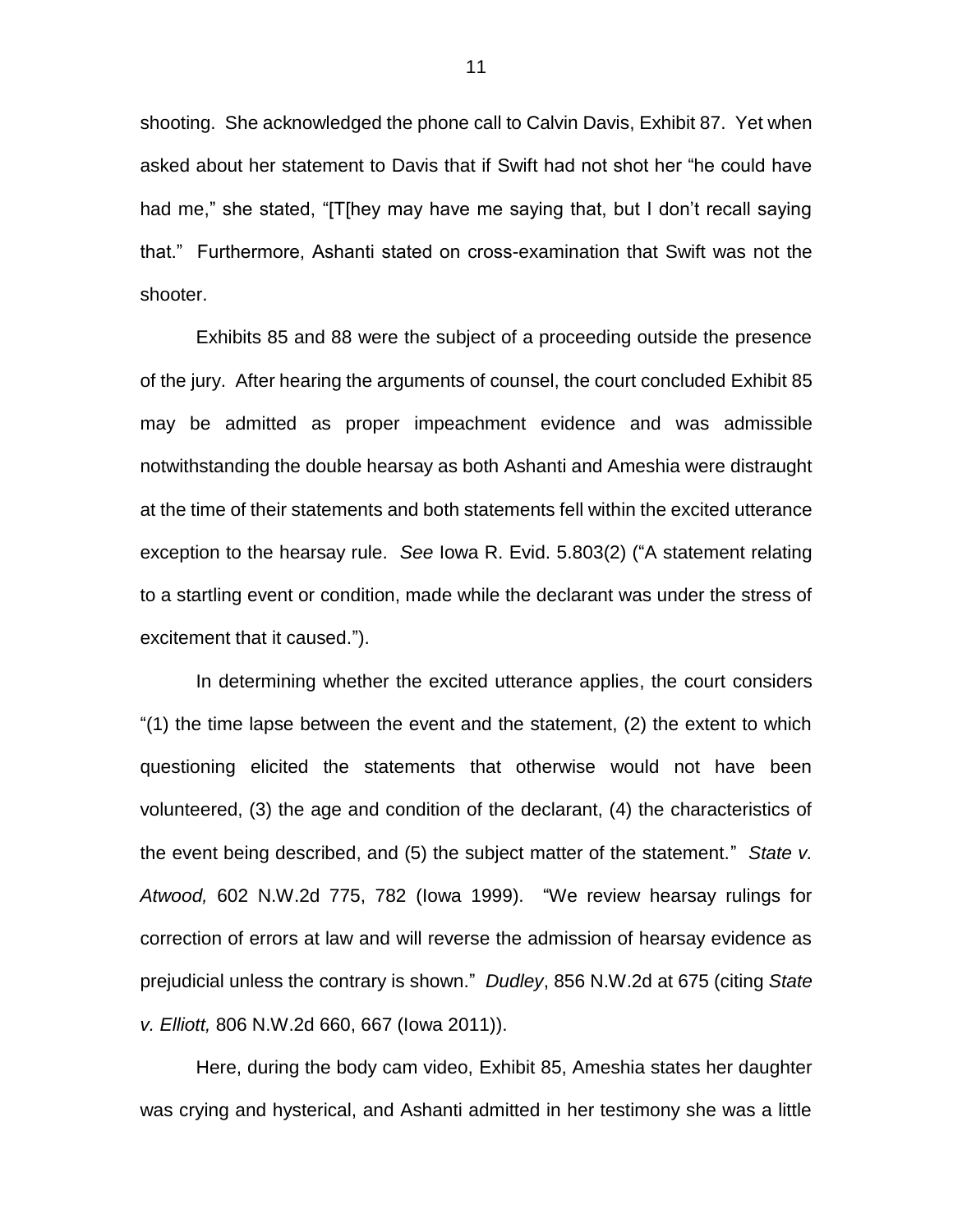distraught. During Ameshia's testimony she stated at the time of her discussions with law enforcement officers, depicted in Exhibit 85, she was very distraught. This conversation was shortly after the shooting.

Moreover, her statement that Ashanti told her Debo shot her was volunteered and not in direct response to any question asked by the officers. Considering these factors and the facts before the trial court, we are unable to conclude the trial court erred at law in admitting Exhibit 85. The district court properly permitted the jury to see and hear Ashanti and Ameshia's exact statements to compare to their testimony in court. *Ware*, 338 N.W.2d at 712.

As to Exhibit 88, the video of Ashanti's formal interview with Detective Robinson on January 29, Swift also claims the video contains too much extraneous information. He objected on the basis "most of the video is unnecessary and irrelevant." The State asserted that it wanted to show the video in order to rebut Ashanti's testimony she was pressured by officers to name Swift as the shooter. The jurors were able to observe the officers' conduct towards Ashanti over the course of the interview. The court ordered the parties to remove those parts of the video it determined was unduly prejudicial. Although we agree some further deletions could have removed additional extraneous portions of the video, it would have only served to expedite the trial and was not unduly prejudicial to Swift.<sup>6</sup> We conclude the court did not abuse its discretion in overruling Swift's objections to Exhibits 87 and 88.

 $\overline{a}$ 

 $6$  For example, there was some discussion regarding the trajectory of the gunshots and the interviewing officer described the incident as "very serious."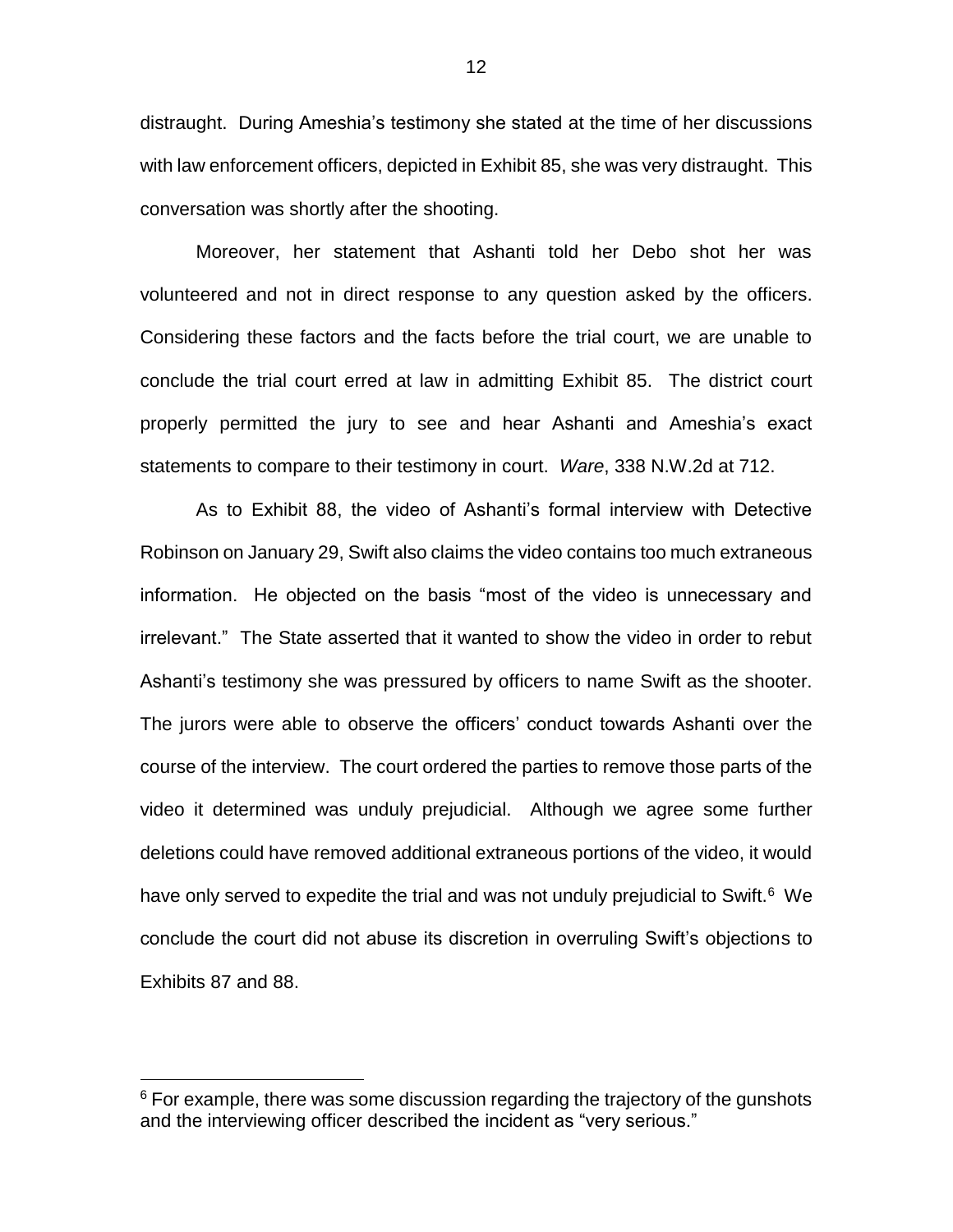## **III. Ineffective Assistance of Counsel**

We conduct a de novo review of claims of ineffective assistance of counsel. *State v. Maxwell*, 743 N.W.2d 185, 195 (Iowa 2008). To establish a claim of ineffective assistance of counsel, a defendant must prove: (1) counsel failed to perform an essential duty and (2) prejudice resulted. *Id*. A defendant's failure to prove either element by a preponderance of the evidence is fatal to a claim of ineffective assistance. *See State v. Polly*, 657 N.W.2d 462, 465 (Iowa 2003).

**A. Claim of** *Turecek* **rule violation**. Swift asserts that if he failed to preserve error on any of his claims of improper impeachment, this was due to ineffective assistance of counsel.<sup>7</sup> We turn then to the issue of whether Swift received ineffective assistance because defense counsel did not raise an objection based on *Turecek* regarding the State's impeachment of Ashanti, Ameshia, and Watson.

"The *Turecek* rule is a shield designed to prevent the introduction of otherwise inadmissible evidence, but it cannot be used to prevent the State from using admissible evidence to impeach a witness." *Russell*, 893 N.W.2d at 316. "Prior statements of a witness that are admissible as substantive evidence may be freely employed to impeach a witness on direct examination." *Id.* Thus, "[w]hen a witness's hearsay statement is admissible to prove the truth of the matter asserted,

 $\overline{a}$ 

13

 $7$  Recent legislation, codified at Iowa Code section 814.7 (2020), provides that claims of ineffective assistance of counsel should be decided in postconvictionrelief proceedings rather than on direct appeal from the criminal proceedings. The Iowa Supreme Court has determined this provision is not retroactive and does not apply to proceedings prior to July 1, 2019. *State v. Macke*, 933 N.W.2d 226, 231 (Iowa 2019). In this case, the Iowa Supreme Court issued an order stating the recent amendment to section 814.7 did not apply.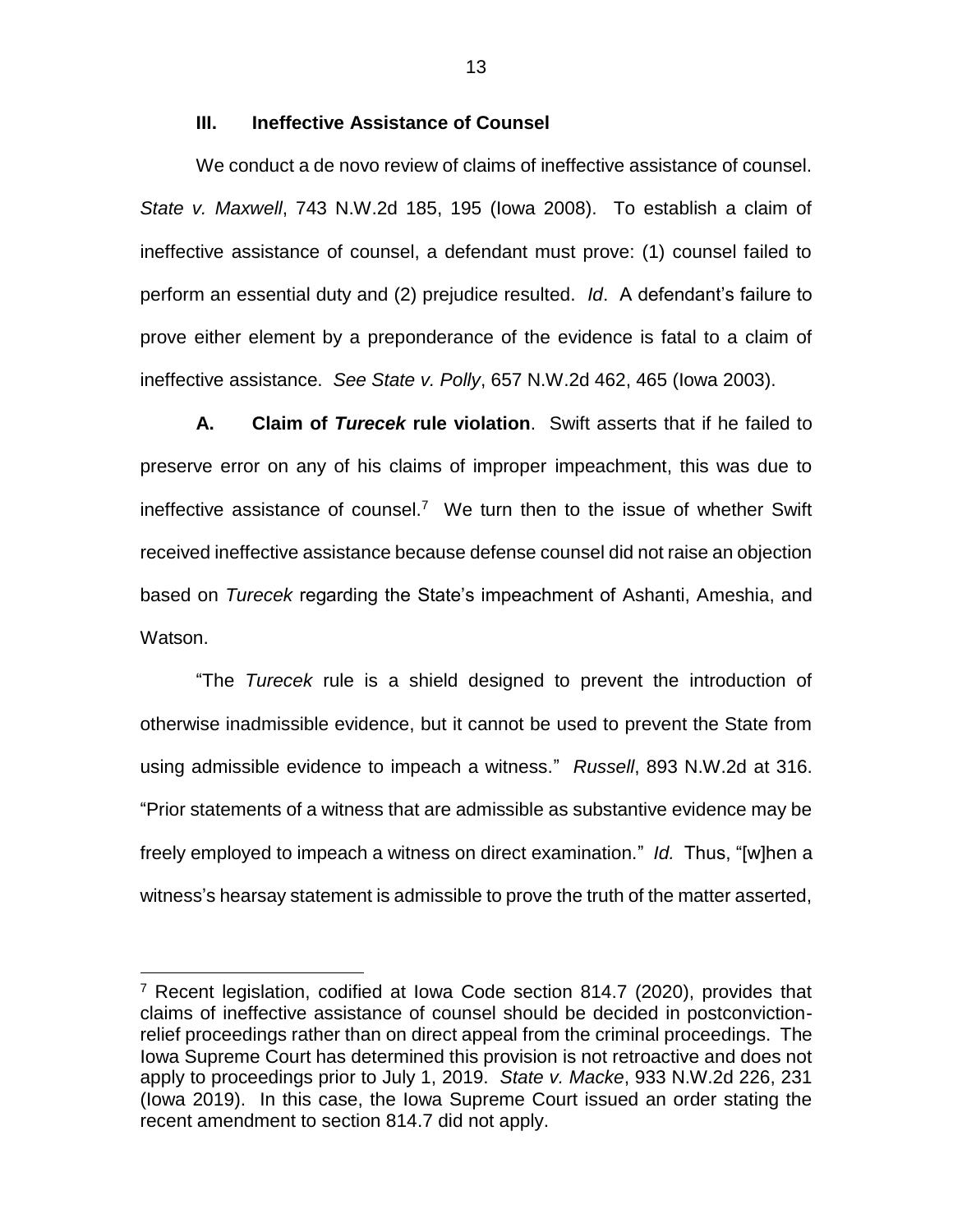there is no *Turecek* violation." *State v. Tompkins*, 859 N.W.2d 631, 639 (Iowa 2015).

We find the State did not call Ashanti, Ameshia, or Watson for the purpose of impeaching them with evidence that would be otherwise inadmissible. Each witness gave relevant and admissible evidence as to the events surrounding the shooting. *See State v. Kone*, 557 N.W.2d 97, 101 (Iowa Ct. App. 1996). Furthermore, the evidence by which the State sought to impeach them was the type of evidence that was independently admissible, as it was relevant to the issues in the case. *See State v. Belken*, 633 N.W.2d 786, 794 (Iowa 2001). For Ashanti and Ameshia, the impeaching evidence concerned their previous statements that implicated Swift. We acknowledge the State had some uncertainty whether Ashanti and Ameshia were going to appear for the trial and be cooperative witnesses. Nonetheless, they did appear and gave substantive evidence related to what occurred before the shooting. Ashanti also gave details concerning how the shooting occurred and what happened afterwards to the extent of her memory. In respect to Ashanti and Ameshia, we conclude the State did not violate the rule in *Turecek* by "place[ing] a witness on the stand who is expected to give unfavorable testimony and then, in the guise of impeachment, offer evidence which is otherwise inadmissible." *See* 456 N.W.2d at 225.

For Watson, the impeaching evidence concerned the events at Ameshia's apartment shortly before the shooting. Even if we would conclude that the State violated the rule in *Turecek*, by calling Watson, the error in permitting her to testify was harmless. Her testimony only served to corroborate the testimony of other witnesses concerning what occurred at the apartment.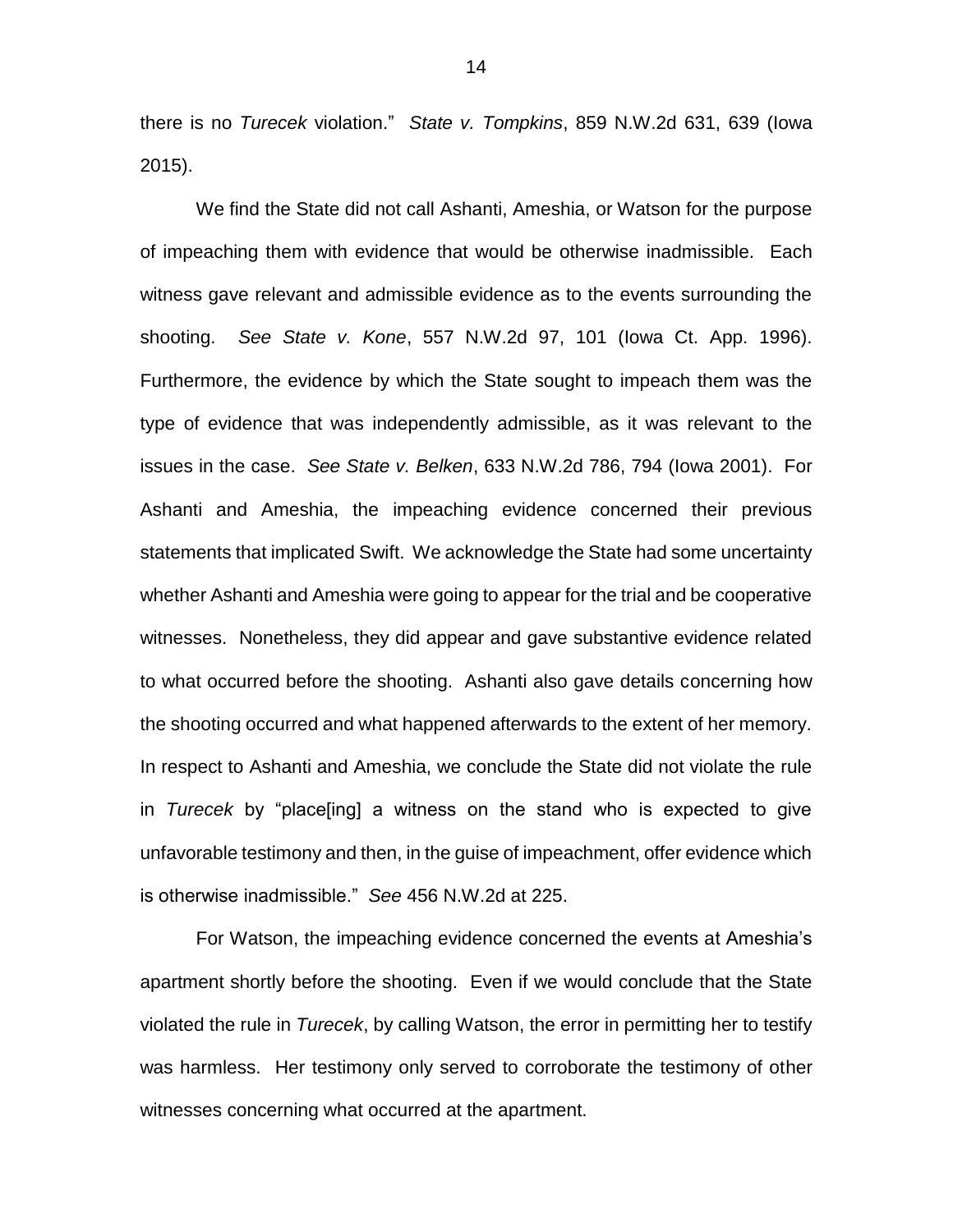Swift has not shown he received ineffective assistance on the ground defense counsel failed to object to the testimony of witnesses based on the rule in *Turecek*, as such a motion would have been unsuccessful. Defense counsel has no duty to pursue a meritless issue. *State v. Carroll*, 767 N.W.2d 638, 645 (Iowa 2009).

**B. Propriety of questions to Watson**. We also determine Swift did not preserve error on his claim regarding Watson's testimony. During the trial, Watson was asked about events on January 24 before the shooting. She testified she did not remember talking to officers and did not remember much about that morning. We now consider whether Swift received ineffective assistance because defense counsel did not make a hearsay or proper objection to the prosecutor's questions asking Watson if she remembered making statements to officers.

Because Watson testified she did not remember the underlying facts, "the only subject to be impeached is the witness's memory or ability to recollect." *See Russell*, 893 N.W.2d at 317. The prosecutor could ask Watson if she made prior statements to jog her memory. *See id.* We acknowledge the prosecutor was not free to read a transcript of Watson's prior statements or read her purported inconsistent statements from a police report. *See id*. Notwithstanding, the prosecutor's questions were not evidence, and the jury was so instructed. Swift does not point to anything in the record to suggest the jury did not follow the jury instructions. The use of Watson's prior statements to test her memory did not constitute hearsay. *See Brooks v. Holtz*, 661 N.W.2d 526, 530–31 (Iowa 2003); *Nance*, 533 N.W.2d at 561.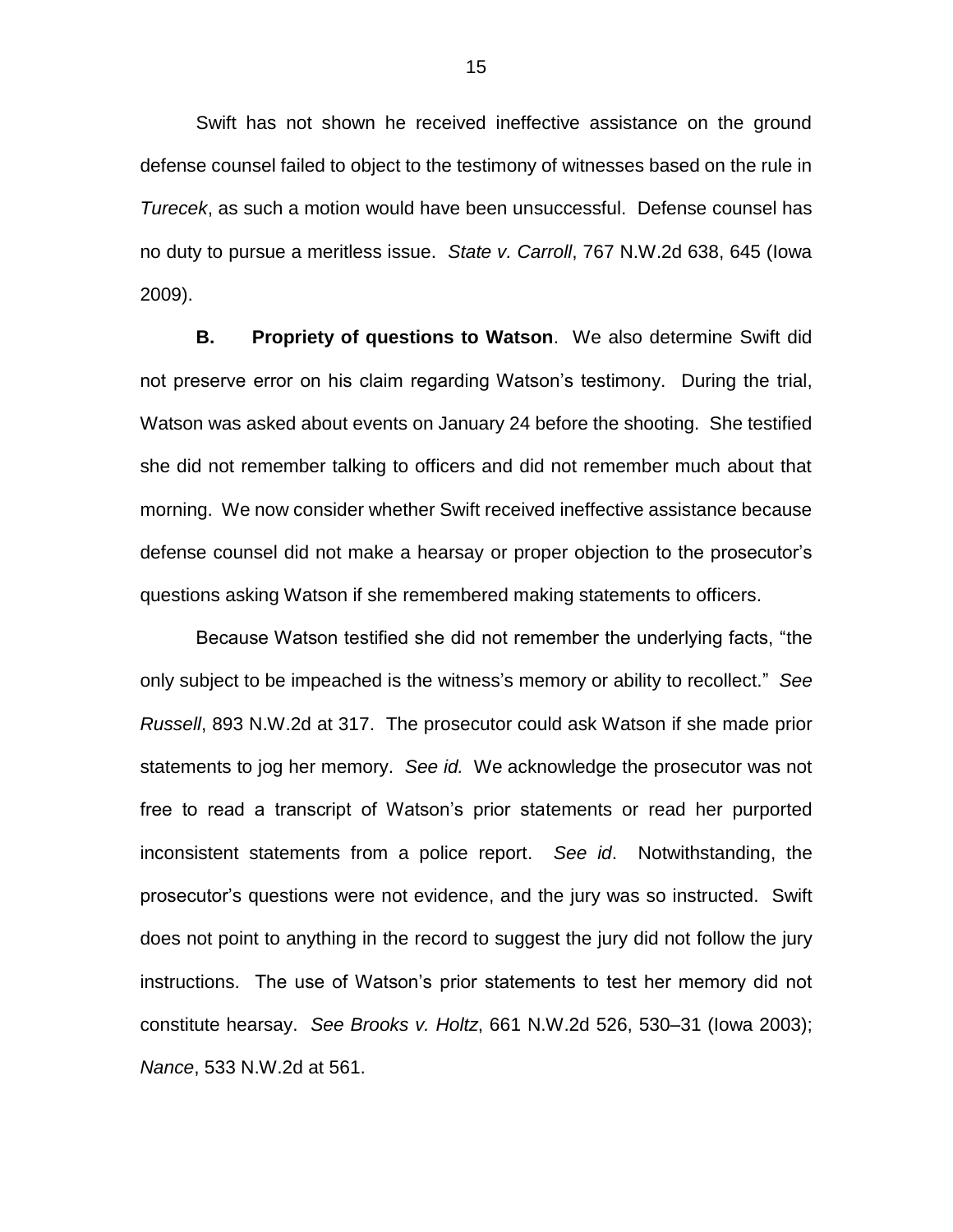We thus conclude Swift has not shown he received ineffective assistance because defense counsel failed to make a hearsay or proper objection to the prosecutor's questions about Watson's prior statements. If a hearsay objection had been made, it would have been unsuccessful. Defense counsel was not obligated to make a meritless objection. *See Carroll*, 767 N.W.2d at 645.

Moreover, the failure to object to the prosecutor's form of questions by reciting from a police report or transcript did not result in prejudice sufficient to support a claim of ineffective assistance of counsel. *See Dempsey v. State*, 860 N.W.2d 860, 868 (Iowa 2015) (finding prejudice exists where a claimant proves "a reasonable probability that, but for the counsel's unprofessional errors, the result of the proceeding would have been different" (citations omitted)). Upon a review of the record as a whole, Watson's testimony only served to corroborate other evidence. Our supreme court has held "where substantially the same evidence is in the record, erroneously admitted evidence will not be considered prejudicial." *Gilmore*, 259 N.W.2d at 858. In sum, the State's questions, constituting improper impeachment, only elicited evidence that was substantially the same evidence in the record and was not prejudicial. Accordingly, counsel was not ineffective for failing to object to any improper impeachment of Watson.

**C. Limiting instruction**. Swift contends he received ineffective assistance because defense counsel did not request a more specific limiting instruction concerning impeachment evidence. The jury was instructed:

You have heard evidence claiming Ashanti Dixon, Ameshia Dixon, and Eziah Dixon made statements before this trial while not under oath which were inconsistent with what the witnesses said in this trial.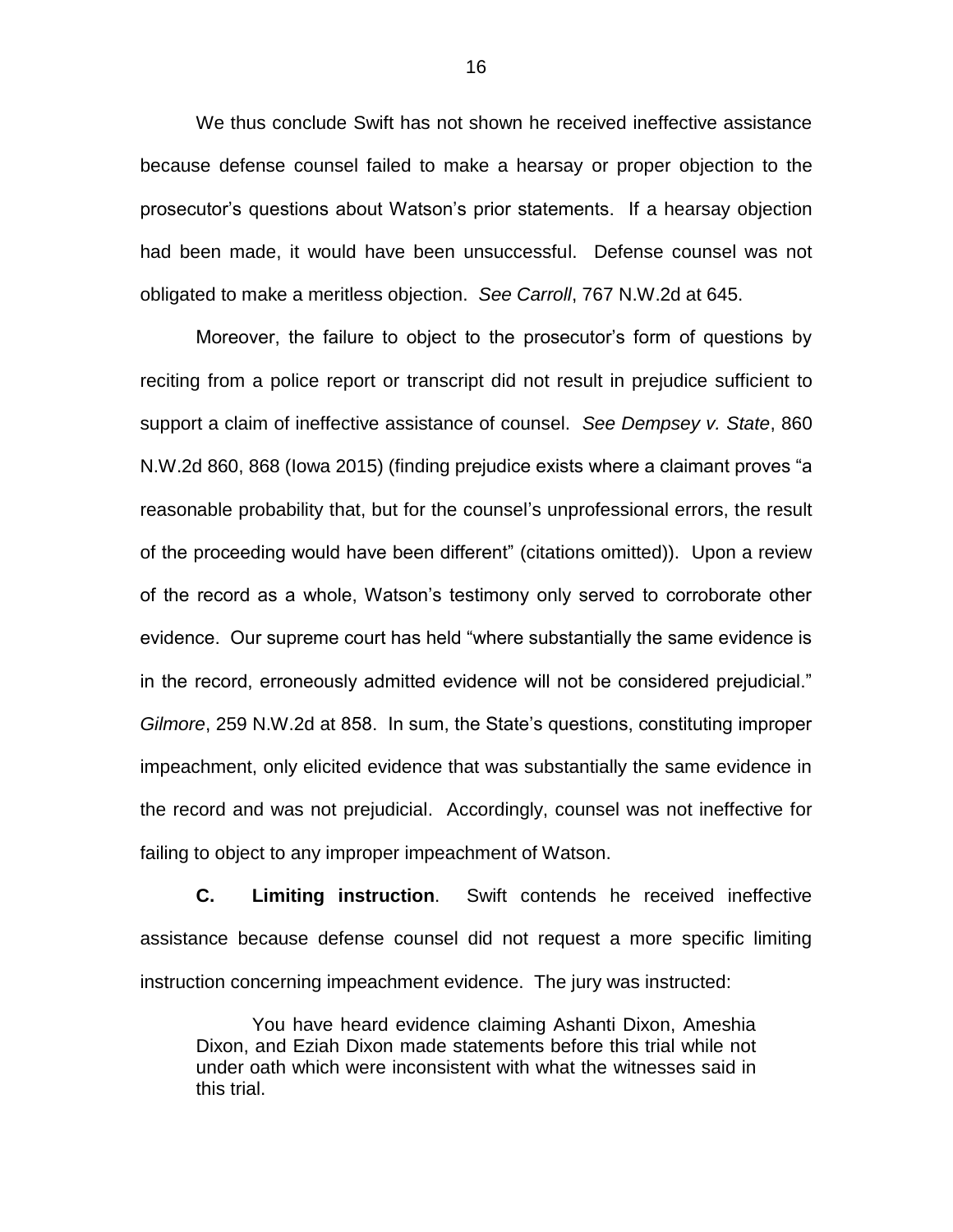Because the witness did not make the earlier statements under oath, you may use them only to help you decide if you believe the witnesses.

Decide if the earlier statements were made and whether they were inconsistent with testimony given at trial. You may disregard all or any part of the testimony if you find the statements were made and they were inconsistent with the testimony given at trial, but you are not required to do so.

Do not disregard the testimony if other evidence you believe supports it, or if you believe it for any other reason.

The instruction follows Iowa Criminal Jury Instruction No. 200.42. Swift asserts defense counsel should have requested the insertion of the following language, "Any prior inconsistent statements made by a witness can be considered only to evaluate the credibility of the witness. The prior statements cannot be treated as evidence of the truth of the matter asserted in the statement, or as themselves substantive evidence supporting the elements of the offense."

"An impeachment instruction regarding prior inconsistent statements is warranted if a witness has made such statements prior to trial." *State v. Hardin*, 569 N.W.2d 517, 521 (Iowa Ct. App. 1997). We have previously approved of the use of Instruction No. 200.42, noting "[w]e are reluctant to disapprove those uniform instructions." *Moon v. State*, No. 05-0816, 2007 WL 1345732, at \*8 (Iowa Ct. App. May 9, 2007). Furthermore, the instruction stated, "you may use [the prior inconsistent statements] *only* to help you decide if you believe the witnesses." (Emphasis added.) Thus, the instruction given contains the gist of Swift's requested language—that "prior inconsistent statements made by a witness can be considered only to evaluate the credibility of the witness."